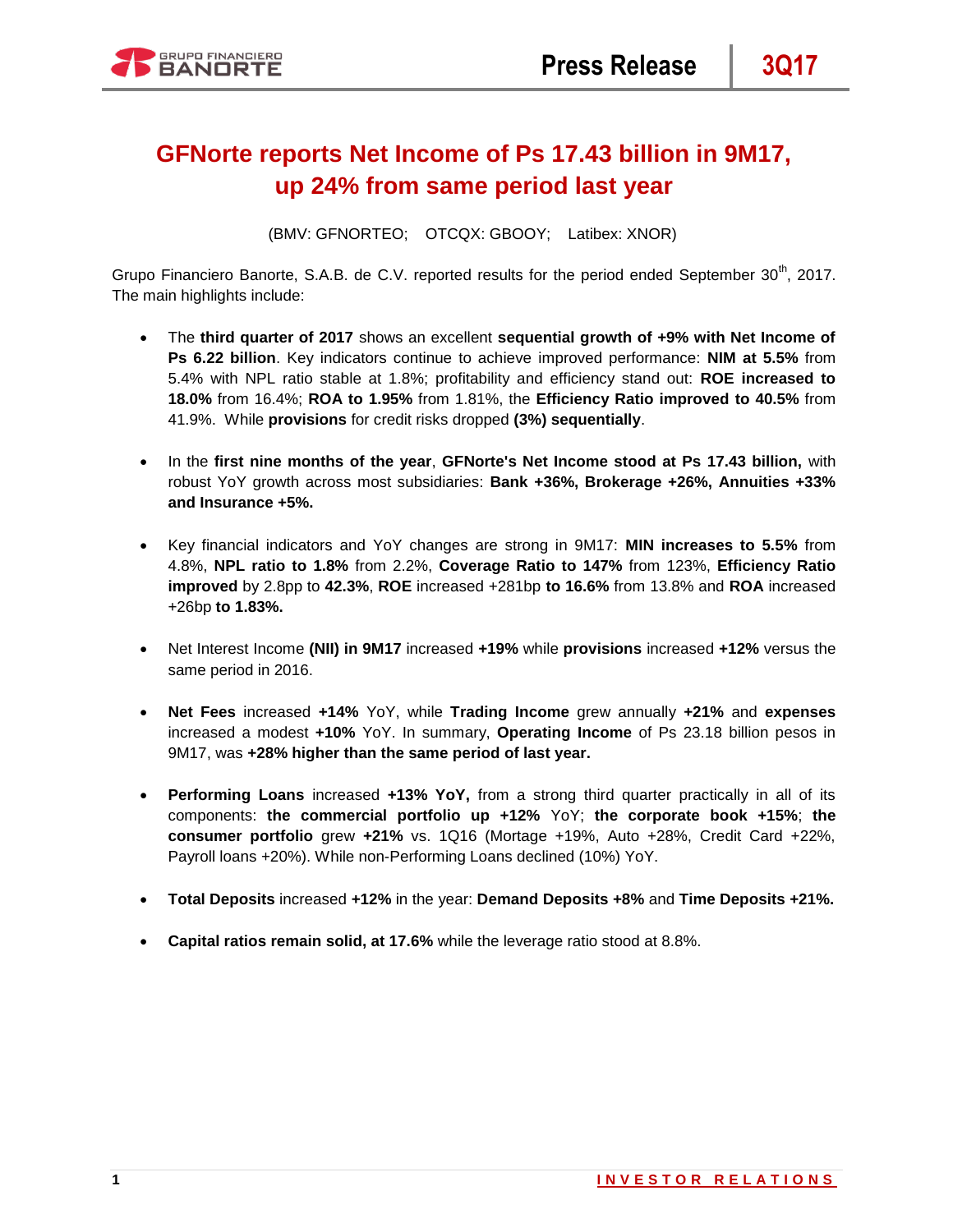

**Mexico City, October 19th, 2017.** In the third quarter of 2017, Grupo Financiero Banorte **(GFNorte)** reported **Performing Loans** amounting to **Ps 601.60 billion, +13%** YoY, as result of the successful strategy focused on the loan portfolio and the continuous increase in demand.

This result was driven by the performance of **consumer loans**, which rose to **Ps 233.23 billion, +21%** higher vs. 3Q16. Furthermore, the **corporate book** increased **+15%** YoY to **Ps 106.57 billion,** while the **commercial portfolio**  totaled **Ps 130.26 billion,+12%** above the same period a year ago.

The consumer loan portfolio achieved a dynamic YoY growth in all segments: **+28%** in **auto loans** amounting to **Ps 17.95 billion, +20%** in **payroll loans** rising to **Ps 52.23 billion, +19%** in **mortgage portfolio** reaching **Ps 130.01 billion** and **+22%** in **credit cards** amounting to **Ps 33.04 billion**.

This performance reflects GFNorte's commitment with Mexicans. During the first nine months of the year, over **16 thousand families** benefited from a mortgage loan and over **30 thousand** from a car loan.

During 3Q17 annual improvements in asset quality and coverage ratios were registered, **Non-Performing Loans**  (NPL) **ratio** declined to **1.8%** from 2.2% and **Coverage ratio** rose to **147%** from 123%.

Moreover, **Core Deposits** increased **+12%** in the year to reach **Ps 571.28 billion in 3Q17** from Ps 509.99 billion in the same period a year ago. **Demand Deposits rose +8%** and **Time Deposits +21%** vs 3Q16.

**In 3Q17** GFNorte's **Net Income totaled Ps 6.22 billion, +25%** YoY. Moreover, **in 9M17 Net Profits stood at Ps 17.43 billion, +24%** higher vs. the same period a year ago



<sup>\*</sup>Million Pesos

**Net Interest Income** rose **+19%** on a yearly basis to reach **Ps 15.88 billion in 3Q17.** Profitability ratios also demonstrate the success of the strategy in the YoY comparison: **NIM at 5.5%** from 5.0%, **ROE at 18.0%** from 14.6% and **ROA to 1.9%** from 1.7%.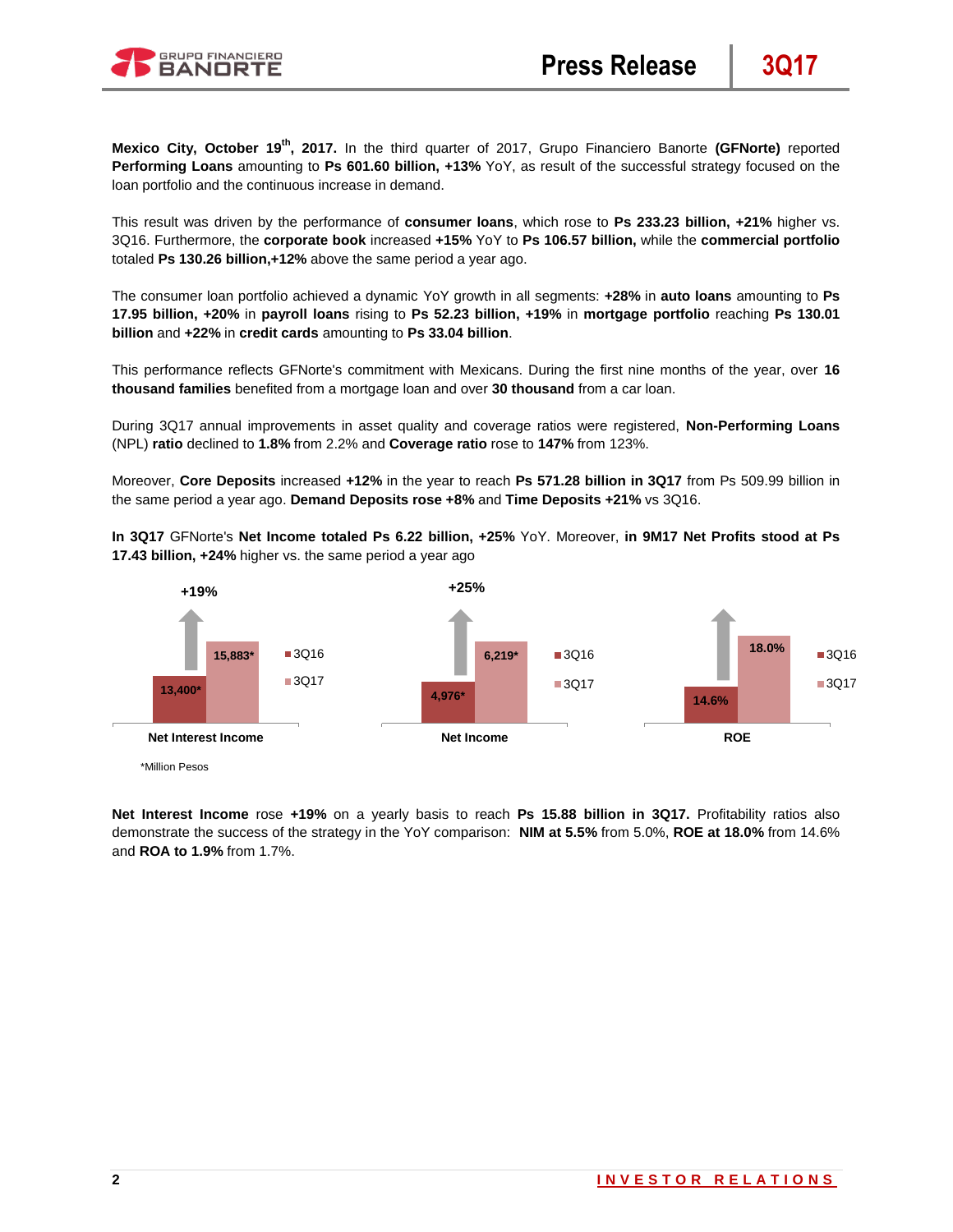| <b>GFNorte Key Numbers</b>  | 3Q16*  | 3Q17*  | <b>Change</b> | $9M16*$ | 9M17*   | <b>Change</b> |
|-----------------------------|--------|--------|---------------|---------|---------|---------------|
| <b>Net Income</b>           | 4.976  | 6.219  | 25%           | 14.064  | 17.426  | 24%           |
| <b>Net Interest Income</b>  | 13.400 | 15,883 | 19%           | 39.163  | 46,727  | 19%           |
| <b>Net Operating Income</b> | 6.553  | 8,227  | 26%           | 18.048  | 23,270  | 29%           |
| <b>Performing Portfolio</b> |        |        |               | 533,925 | 601,602 | 13%           |
| <b>Efficiency</b>           | 44.7%  | 40.5%  |               | 45.1%   | 42.3%   |               |
| <b>ROE</b>                  | 14.6%  | 18.0%  |               | 13.8%   | 16.6%   |               |
| <b>ROA</b>                  | 1.66%  | 1.95%  |               | 1.57%   | 1.83%   |               |

\*Million Pesos

Subsidiaries achieved strong annual earnings growth in 3Q17: **Bank +35%, Annuities +30%, Broker Dealer +26%, Fund Manager +18%** and **Leasing and Factoring +9%.**

**Banorte's Capitalization ratio** remained solid, at **17.63%** driven by an adequate equity management and sound growth in risk assets.

## **Recent Events**

### **1. ETHICAL BOARDROOM RECOGNIZES GFNORTE WITH CORPORATE GOVERNANCE AWARD**

In July, the prestigious magazine Ethical Boardroom awarded GFNorte with "Best Corporate Governance 2017" in the Latin American Financial Services category, as result of a thorough assessment of factors and features of its corporate governance.

GFNorte was the only Mexican financial institution to receive this award on its exceptional leadership to guarantee protection and long-term value creation for its stakeholders.

#### **2. INSTITUTIONAL INVESTOR MAGAZINE'S RANKINGS**

In August, Institutional Investor magazine announced the "Best Latin American Executive Team 2017" rankings, which were based on a survey to 292 buy-side fund managers and sell-side analysts from 205 institutions.

This survey evaluates attributes such as accessibility to C-Suite; quality, depth and promptness of answers to inquiries; transparency .of financial reporting and disclosure; proactive communication on material and strategic matters, among others

For the eight year in a row, GFNorte's top management and Investor Relations team ranked in the top positions among Latin American banks and Mexican companies.

- José Marcos Ramírez Miguel, ranked third in Latin America for the CEO category, according to the sell-side.
- Rafael Arana de la Garza, Chief Operating Officer, was selected as the best CFO in Latam according to the buy and sell-side.
- Ursula Wilhelm Nieto, Executive Director of Investor Relations stood third overall as Best IRO in Latin America; while in the national survey ranked third according to the buy side but second by the sell-side.
- Moreover, the Investor Relations team consolidated as the second best in all the categories, both in the region and Mexico.